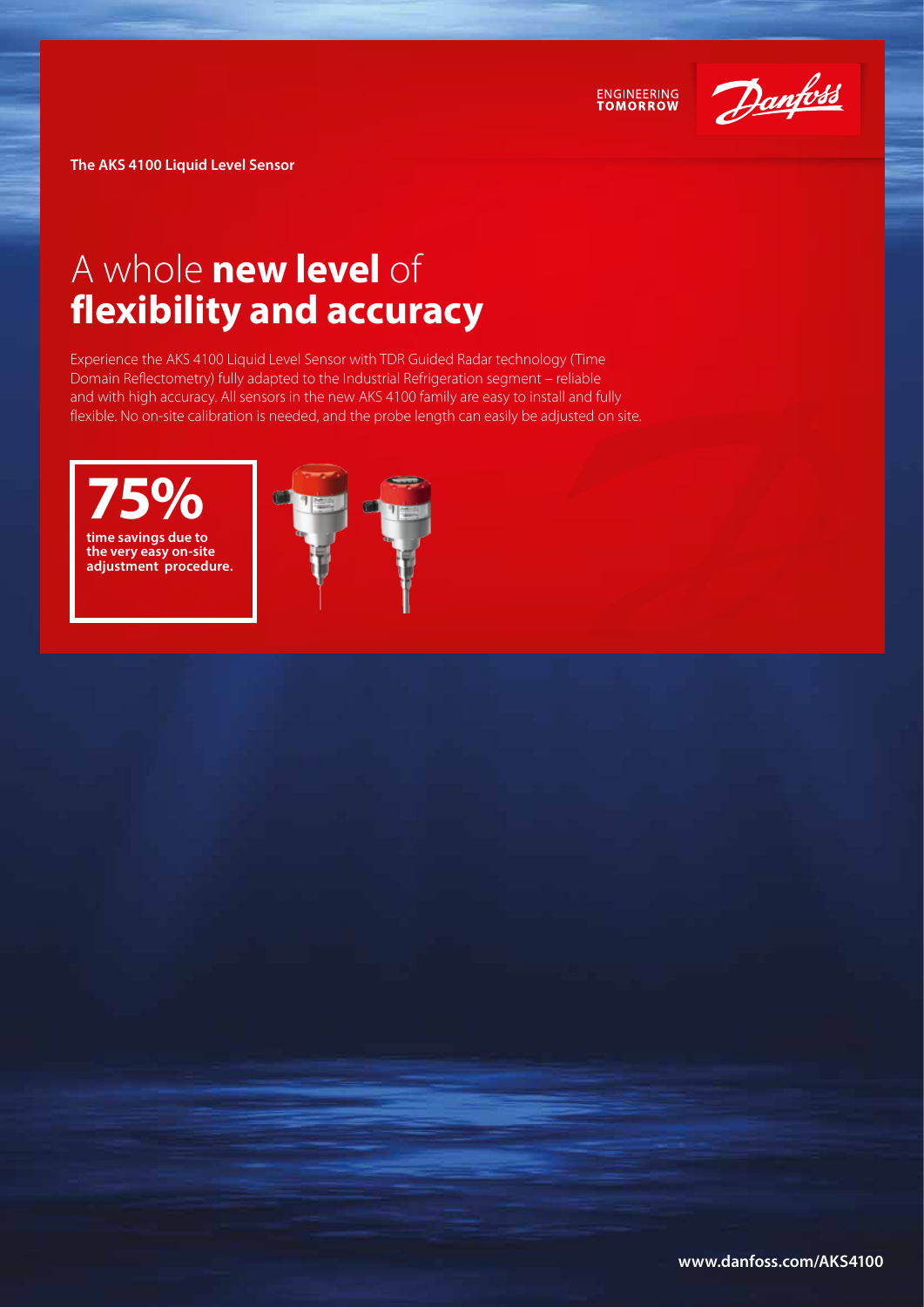## **The benefits of the AKS 4100**

- $\square$  Easy on-site probe length adjustment, easy commissioning regardless of liquid level or refrigerant type - including ammonia and  $CO<sub>2</sub>$
- $\Box$  The cable version is very compact and easy to handle, ship, install and use with different lengths and refrigerants
- $\Box$  The AKS 4100 sensors are available with cable or Coaxial (sleeve) tube
- $\Box$  The AKS 4100/4100U can be used with all non-flammable refrigerants - including ammonia and  $CO<sub>2</sub>$
- $\Box$  Oil proof. Oil layer at the bottom of the stand pipe (ammonia) does not affect the liquid refrigerant level.

### **Technical overview of AKS 4100**

CROSA<br>LATITITIS Itage: 14\_30VDC CE

- □ Available lengths: Cable: 800-5000 mm Coaxial: 500-2200 mm (other lengths upon request)
- □ Mechanical process connection: G1" or ¾" NPT
- $\Box$  Temperature range: –60°C/100°C (–76°F/212°F)
- $\Box$  Pressure range: –1 barg / 100 barg (–14.5 psig / 1450 psig)
- $\Box$  Standard signal: 4 20 mA
- $\Box$  2-wire loop powered; no separate transformer needed

## 4100. The service unit supports multiple

The optional HMI Service/Display unit is used for commissioning and quick on-site setup. and is easily connected to the AKS

**HMI Service/Display unit**

The LCD display has a resolution of 128 x 64 pixels.

languages and both SI and Imperial units.



hu-

**NOOD HALL BE** Mar. 14. Sou DC CE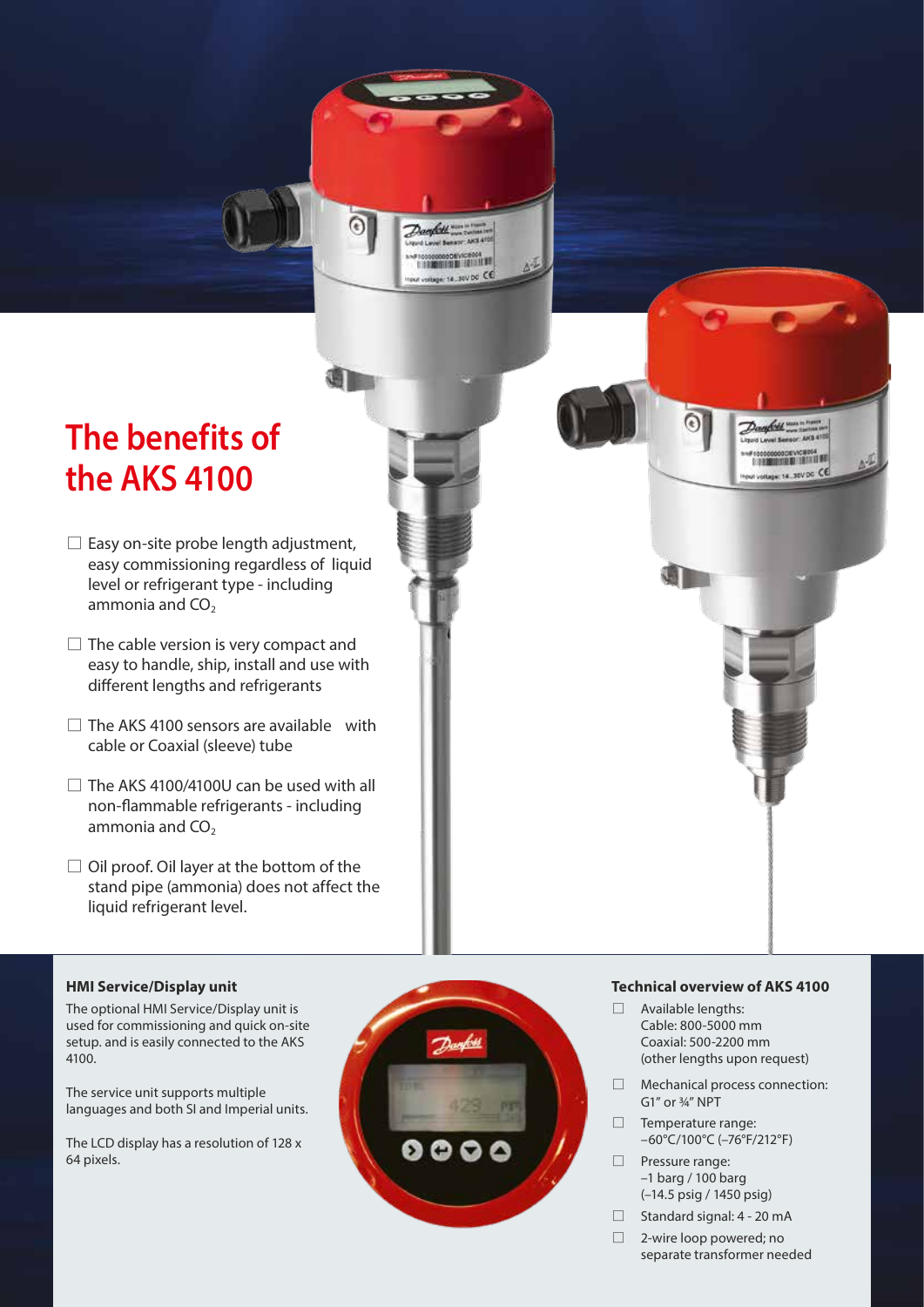## **Technical details of the AKS 4100**

### **Measuring range of AKS 4100 - CABLE version**

| Bottom deadzone values based on the factory setting of<br>dielectric constant |                                   |                                 |  |  |
|-------------------------------------------------------------------------------|-----------------------------------|---------------------------------|--|--|
| <b>Refrigerant</b>                                                            | <b>Probe length range</b><br>[mm] | <b>Bottom dead zone</b><br>[mm] |  |  |
| Ammonia,<br><b>HFC, HCFC</b>                                                  | 800                               | 115                             |  |  |
|                                                                               | $801 - 999$                       | 120                             |  |  |
|                                                                               | 1000 - 1999                       | 150                             |  |  |
|                                                                               | $2000 - 2999$                     | 180                             |  |  |
|                                                                               | 3000 - 3999                       | 210                             |  |  |
|                                                                               | $4000 - 5000$                     | 240                             |  |  |

**Improved Bottom dead zone values after the adjustment of** 

| dielectric constant          |                                   |                                 |
|------------------------------|-----------------------------------|---------------------------------|
| Refrigerant                  | <b>Probe length range</b><br>[mm] | <b>Bottom dead zone</b><br>[mm] |
| Ammonia,<br><b>HFC, HCFC</b> | $800 - 5000$                      | 90                              |

| Code number with HMI                                                                      | Code no. |
|-------------------------------------------------------------------------------------------|----------|
| <b>AKS 4100</b> with 5 m (197 in.) Ø2 mm (Ø0.08<br>in.) stainless cable and counterweight | 084H4501 |
|                                                                                           |          |

\* Values to be entered into HMI Quick Setup menu and recorded on the setting label. Stick the setting label onto the Signal Converter either inside or outside.





insertion length: 12 mm (0.5 in.)

### **Measuring range of AKS 4100 - COAXIAL version**

Danfoss M84H0017\_1

| Dielectric Constant Er always set during Quick Setup |                             |                                 |  |  |
|------------------------------------------------------|-----------------------------|---------------------------------|--|--|
| <b>Refrigerant</b>                                   | <b>Probe Length</b><br>[mm] | <b>Bottom Dead Zone</b><br>[mm] |  |  |
| CO.                                                  | 500                         | 170                             |  |  |
|                                                      | 800                         |                                 |  |  |
|                                                      | 1000                        |                                 |  |  |
|                                                      | 1200                        |                                 |  |  |
|                                                      | 1500                        |                                 |  |  |
|                                                      | 1700                        |                                 |  |  |
|                                                      | 2200                        |                                 |  |  |

| Code number<br>with HMI | <b>Probe Length</b><br>[mm] | Code no. |
|-------------------------|-----------------------------|----------|
| AKS 4100 - Coaxial      | 500                         | 084H4510 |
| AKS 4100 - Coaxial      | 800                         | 084H4511 |
| AKS 4100 - Coaxial      | 1000                        | 084H4512 |
| AKS 4100 - Coaxial      | 1200                        | 084H4513 |
| AKS 4100 - Coaxial      | 1500                        | 084H4514 |
| AKS 4100 - Coaxial      | 1700                        | 084H4515 |
| AKS 4100 - Coaxial      | 2200                        | 084H4516 |

\* Values to be entered into HMI Quick Setup menu and recorded on the setting label. Stick the setting label onto the Signal Converter either inside or outside.

**Please note:** It is mandatory to input dielectric constant for CO<sub>2</sub> applications.



Danfoss M84H0026\_1